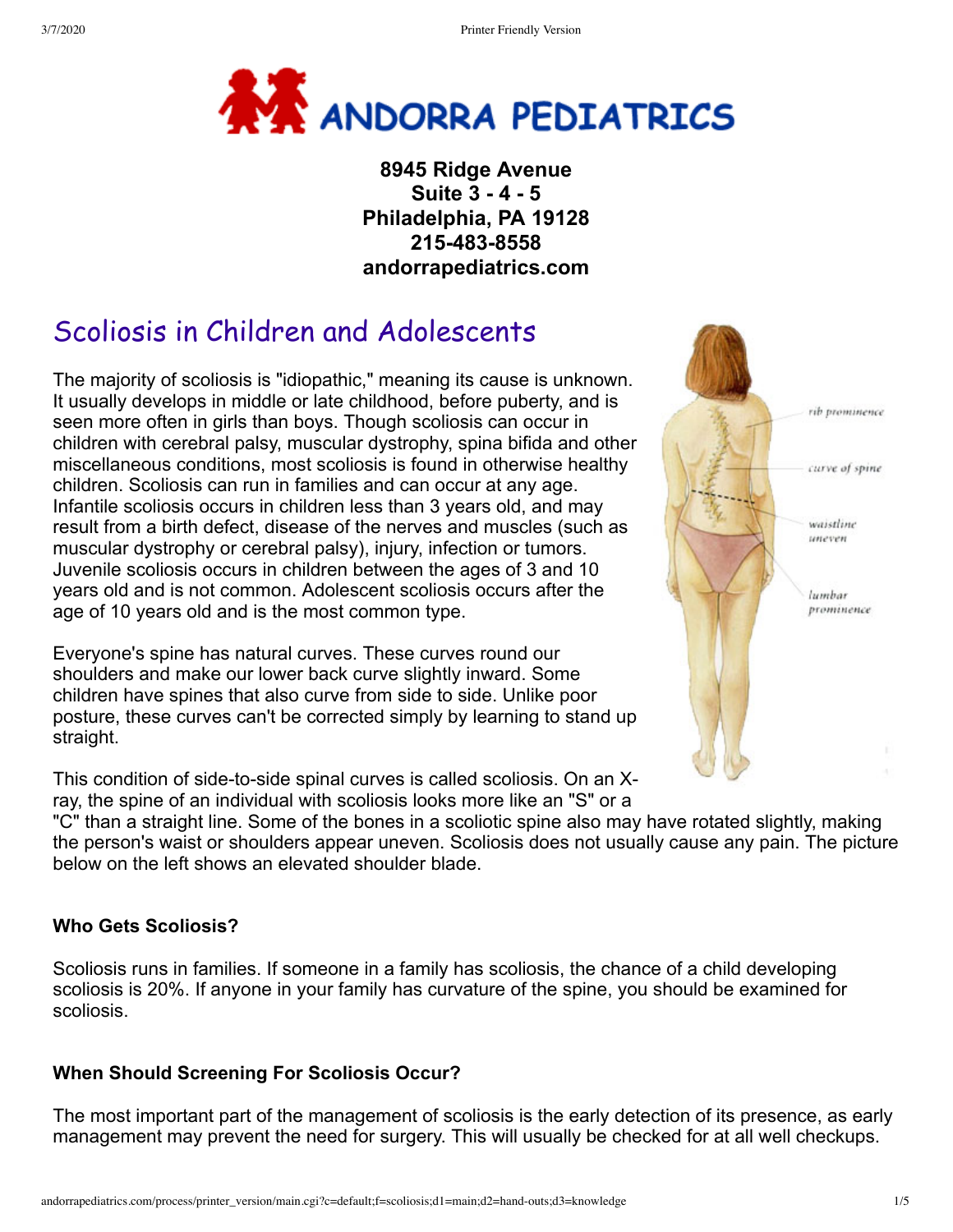

3/7/2020 Printer Friendly Version

#### **The Importance Of Early Detection - Tips For Parents**

Idiopathic scoliosis can go unnoticed in a child because it is rarely painful in the formative years. Therefore, parents should watch for the following "tip-offs" to scoliosis beginning when their child is about 8 years of age: Any one of these signs warrants an examination by a pediatrician.

- uneven shoulders
- prominent shoulder blade or shoulder blades (Hunchback of Notre Dame)
- uneven waist (crooked suntan line)
- elevated hips
- leaning to one side

# **How Is Scoliosis Diagnosed?**

While bending forward trying to touch the floor, the levels of the shoulder blades (thoracic) and lower back (lumbar) are compared using a handheld device called a scoliometer. Any difference measured between the left and right sides of the back is called scoliosis.

Most spine curves in children with scoliosis will remain small and need only to be watched for any sign of progression. Observation only is appropriate if the angle of the curve is not severe (less than 20 degrees) or if the child is near skeletal maturity (finished growing). Small curves can increase with rapid growth and will require re-examination every 6 months. Most cases of scoliosis referred through school screening will fall into this small curve category.









**35 Degree Curve 3Thoracic Curve Thoracolumbar Curve Double Curve**

# **Long-Term Effects If Scolosis Is Not Treated**

If left untreated, scoliosis can have some long-term effects. Depending on the degree of curvature, the condition can worsen during adult life. The spine may buckle under the added load and the curve will become worse. In addition to curving, the spine can begin to rotate, contributing to diminished lung capacity and the development of restrictive lung disease. Cosmetic concerns are significant to many patients. The incidence of back pain among patients with scoliosis approximates that of the general population.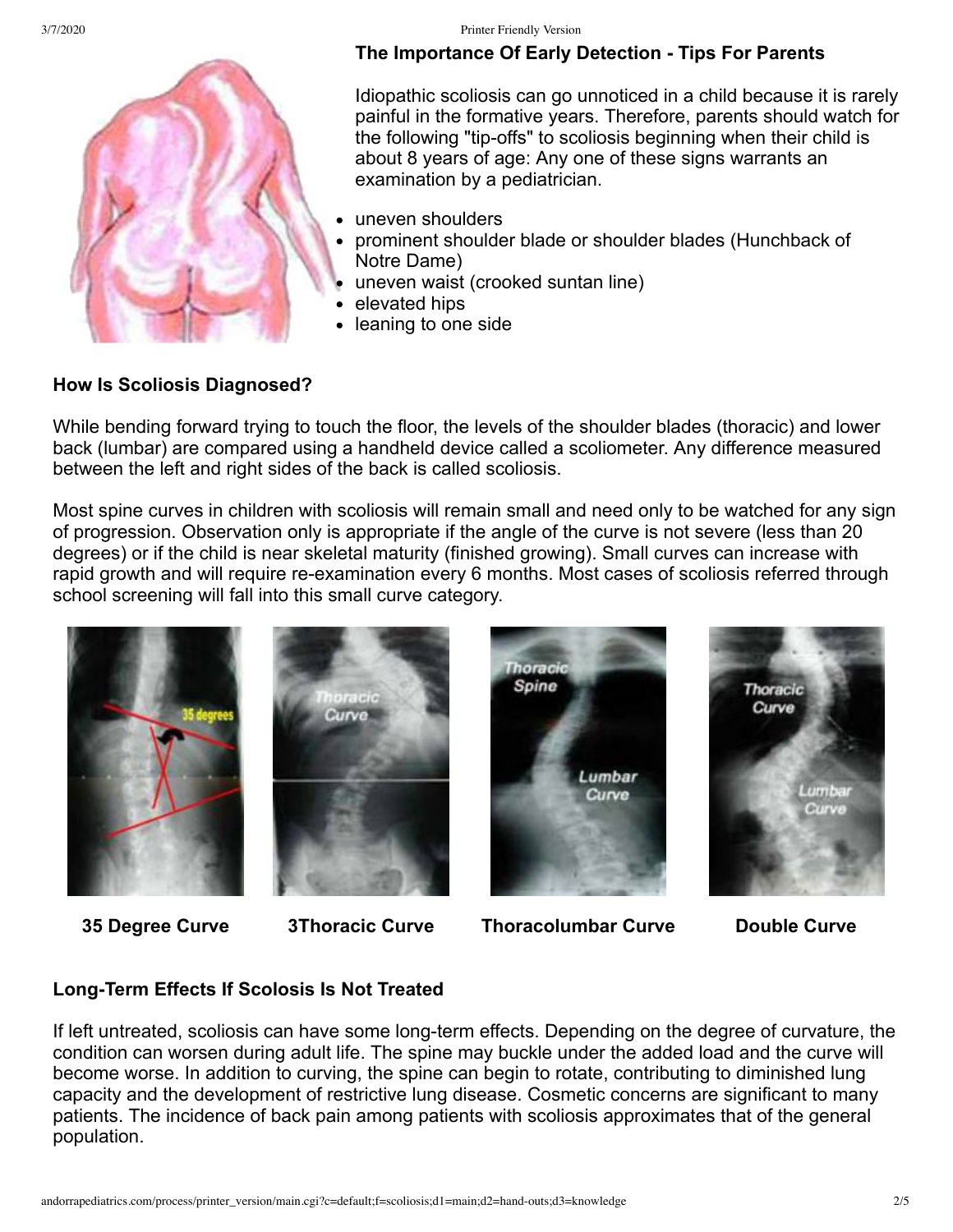# **When Is Treatment Necessary?**

A positive history of scoliosis in the family, the age at which the curve began, the curve's location and severity of the curve are important factors that help determine treatment.

The treatment of patients with idiopathic scoliosis begins with an estimation of the probability for curve progression. The two major determinants of curve progression are the patient's age (both chronological and bone development) and the size of the curve.

Small curves measuring less than 20-25 degrees that do not require brace treatment should be observed during periodic examinations of four to six months or 1 year intervals based on their size. Observation is important because any 5 degree increase in the size of the curve may change the course of treatment.

In general, the current treatment of adolescent idiopathic scoliosis is guided by certain principles. First, small curves in older patients have less chance of progression than larger curves in younger patients. Second, adolescent curves greater than 40 degrees are difficult to control mechanically with braces. Third, adult curves greater than 50 degrees will continue to progress at an average rate of 1 degree per year. Taken together, the goal of treatment is to keep adolescent curves less than 50 degrees. Finally, cosmetic considerations should only be a rare, primary indication for surgery. The following are guidelines for adolescents who are skeletally immature (child's bones are still growing).

| Adolescent Idiopathic Scoliosis Treatment<br><b>Skeletally Immature Adolescent</b> |                  |
|------------------------------------------------------------------------------------|------------------|
| Curve (degrees)                                                                    | Treatment        |
| lless than 20°                                                                     | Observation      |
| greater than 20 $^{\circ}$ less than 25 $^{\circ}$                                 | 4 month x-rays   |
| $ 25^{\circ}$ -30 $^{\circ}$ or 5 $^{\circ}$ documented progression                | <b>Brace</b>     |
| ∣30°-40°                                                                           | <b>Brace</b>     |
| greater than $40^{\circ}$                                                          | Consider surgery |

The goal of bracing is to prevent curves from getting worse. Bracing can be effective if the child is still growing and has a curve of less than 30 degrees.

The following points are important in order to achieve the best results. First, bracing alters the natural history of curve progression. Second, the more the brace is worn, the greater chance for it to be effective. Third, for the brace to be effective, it should be worn until skeletal maturity.

There are several types of braces that reach to the underarm or higher. The specialist will recommend a brace and tell you how long it should be worn each day. Wearing a brace does not affect participation in sports or exercise.

Braces can be custom made or can be made from a pre-fabricated mold. All must be selected for the specific curve problem and fitted to each patient.

# **Surgery**

If a scoliosis curve is severe (more than 50 degrees) when it is first seen, or if treatment with a brace does not control the curve, surgery may be necessary. In these cases,

andorrapediatrics.com/process/printer\_version/main.cgi?c=default;f=scoliosis;d1=main;d2=hand-outs;d3=knowledge 3/5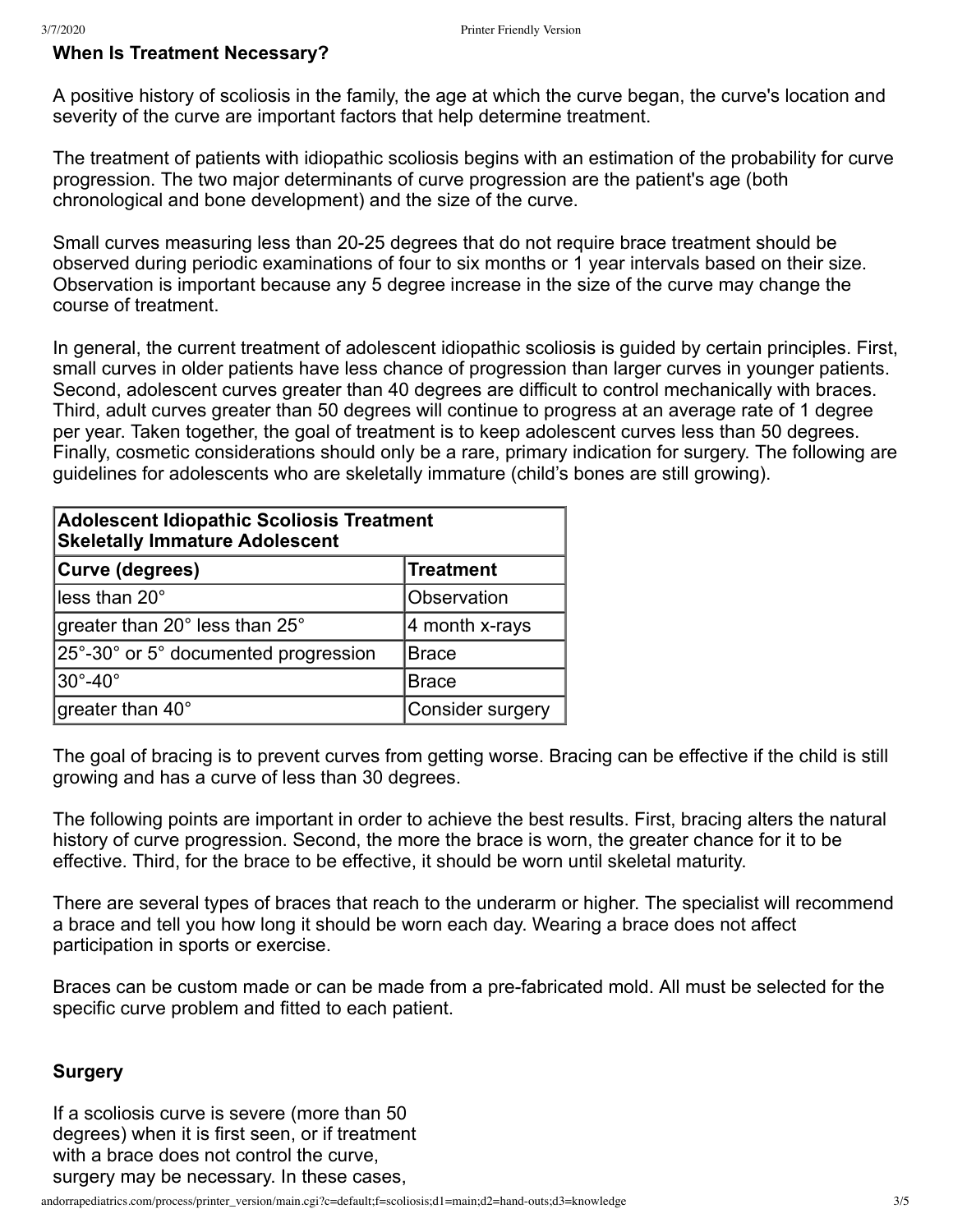surgery has been found to be a highly effective and safe treatment. The surgery requires a bone graft from the hip, ribs or a bone bank and may use a series of rods, hooks, screws or wires to straighten the spine. Patients can usually walk around on the second or third day and will be discharged from the hospital within a week. Once home, daily activities can be resumed. A return to some sports is possible in 6 to 9 months.

### **Other Treatments**

Surface electrical stimulation has been

3/7/2020 Printer Friendly Version





**Before Surgery After Surgery**

discredited as a treatment, and studies have shown that the children treated in this way do no better than those left untreated. Treatment such as manipulation has no place in the management of the mechanical defect in scoliosis, although manipulation and physical therapies can help any low back pain that occurs in association with a scoliosis.

Exercises can be prescribed, but they will probably not effect the progression of a curve. If a brace is required, an exercise program will also be prescribed. If a brace is not required, instruction regarding review of the scoliosis and exercises should be provided.

# **Kids and Backpacks**

Backpacks do not cause scoliosis. The extra stress placed on the spine and shoulder from the heavy loads that children carry in their backpacks can cause back muscle fatigue and strain. Excessive weight in backpacks could cause some children to develop bad habits early in life like poor posture or excessive slouching. The following suggestions may help lessen back pain:

- Use a hip strap for heavier weights.
- Use a backpack with padded, wide straps and a padded back.
- Use both of the backpack's straps, firmly tightened, to hold the pack two inches above your waist.
- Engage in exercises to condition your back muscles.
- Use the correct lifting techniques. Remember, bend with both knees when picking up a heavy backpack.
- Place the heaviest items close to your back.
- Neatly pack your backpack, and try to keep items in place.
- Try to make frequent trips to your locker, between classes, to replace books.
- Consider purchasing a backpack with wheels.

# **Summary**

Scoliosis is a common problem that usually requires only observation with repeated examination in the growing years. Early detection is important to make sure the curve does not progress. In the relatively small number of cases that need medical intervention, advances in modern orthopedic techniques have made scoliosis a highly manageable condition.

This information should not be used as substitute for the medical care and advice of your child's physician. Health related